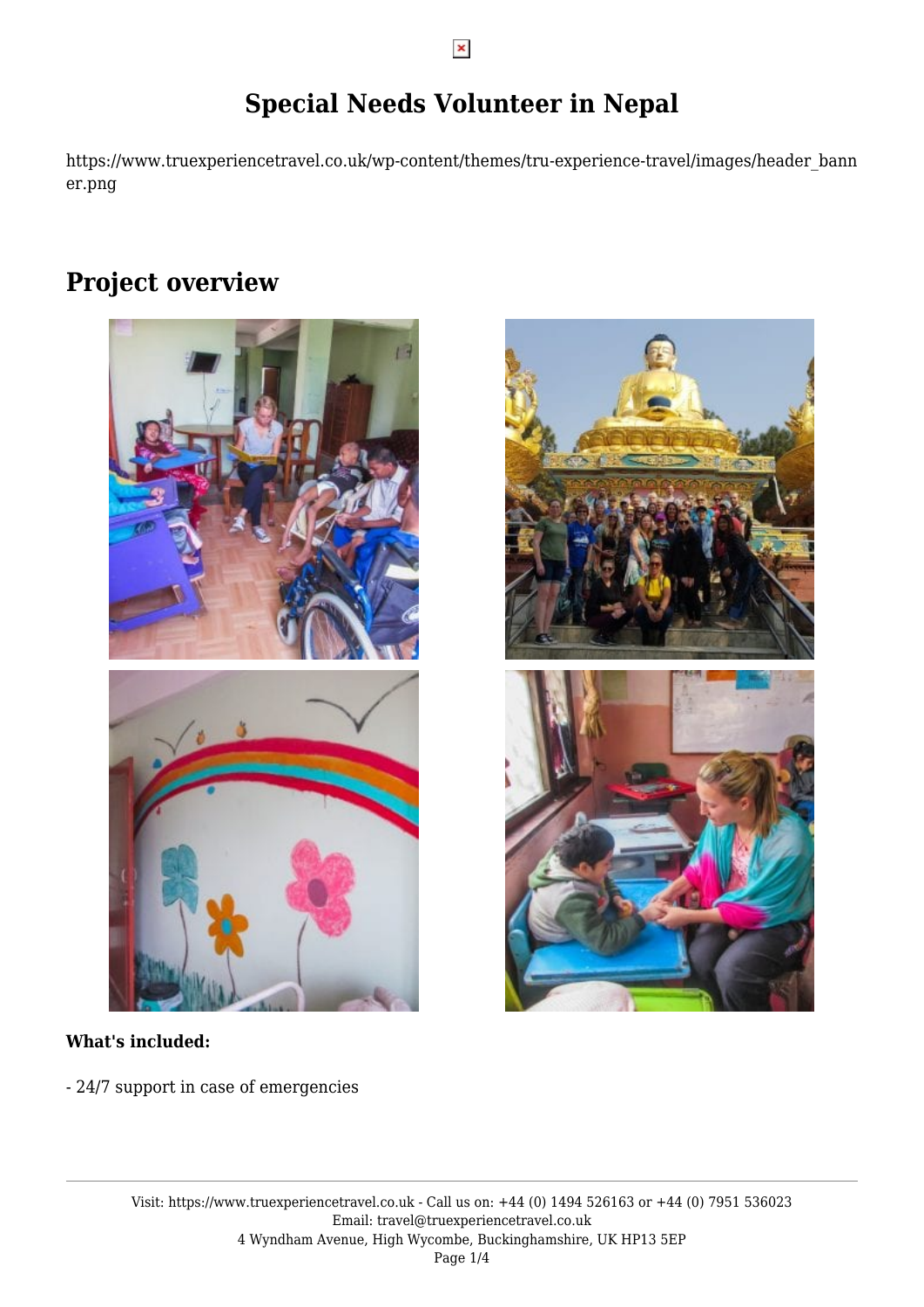# **Special Needs Volunteer in Nepal**

https://www.truexperiencetravel.co.uk/wp-content/themes/tru-experience-travel/images/header\_bann er.png

- Accommodation
- Airport Pick up
- English speaking coordinator
- Meals
- Orientation

### **What's not included:**

- Airport drop off
- Flights
- Travel insurance
- Vaccination
- Visa

# **Project itinerary**

The school timings are from 10.00 am to 15.00 pm, and you will work with classes suited to your skills and knowledge. Your working day will, primarily, include such activities as preparing lesson plans, engaging with the children, as well as sharing your ideas and skills with local teaching staff.

You will arrive on Sunday and have plenty of time to relax and be refreshed ahead of your exciting week as an Education Project in Kathmandu!

## **Weekly Schedule**

## **Tuesday to Friday**

- Breakfast
- Special Needs Volunteer project 2-3 hours
- Lunch
- Special Needs Volunteer project 2-3 hours
- Dinner

Please note: This schedule can be changed depending on weather conditions and unforeseen circumstances.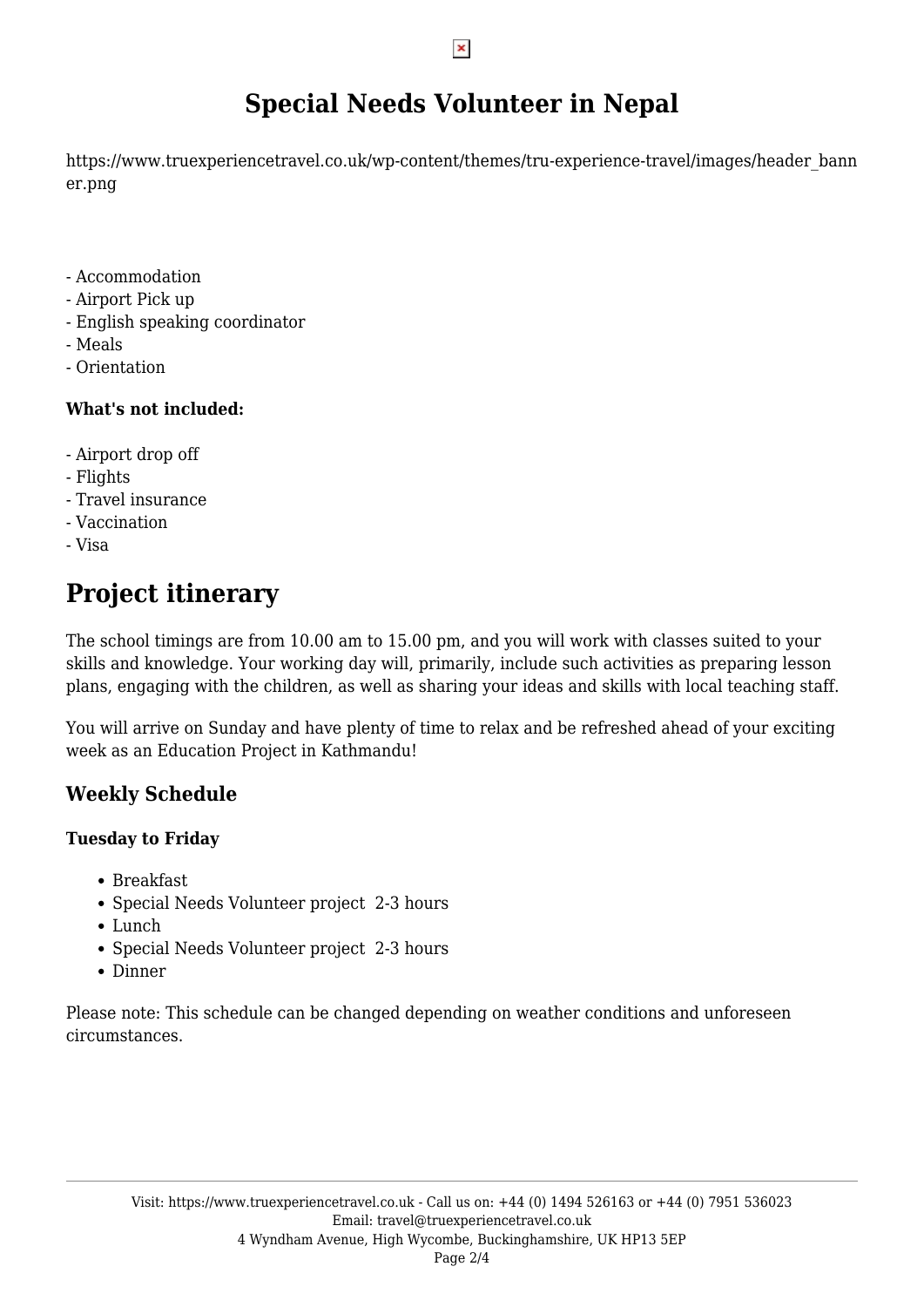# **Special Needs Volunteer in Nepal**

https://www.truexperiencetravel.co.uk/wp-content/themes/tru-experience-travel/images/header\_bann er.png

## **Evenings and Weekends**

At the end of your day as a Special Needs Volunteer, you can choose to explore the area or simply relax with new friends back at your accommodation. Many of our volunteers enjoy mixing with their new volunteer friends during the week and plan their weekend adventures together!

## **Places to Visit**

Shopping in Kathmandu is fun! Thamel is a tourist hotspot, where shoppers can find Nepalese, Tibetan and Indian artefacts, wood carvings, handicraft and unique clothing. There are also several malls for picking up fashionable clothing and grocery stores offering everything from wine to breakfast cereals. And if dining out is your thing, you can have a dish from a different country every night, with many restaurants serving local and international dishes!